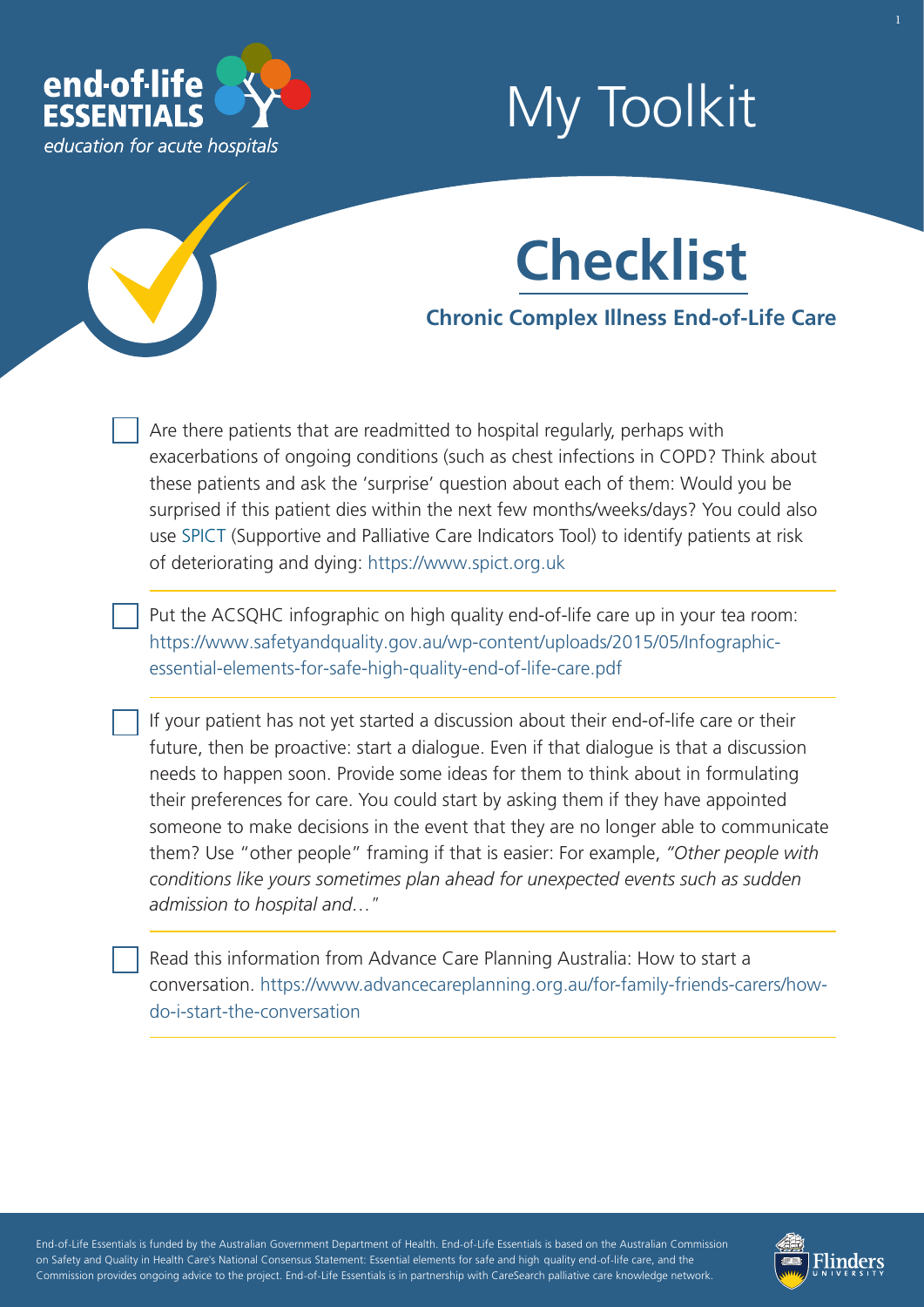

Recognise if a patient uses an end-of-life trigger (see Recognising the End-of-Life). These are openings in the conversation where the patients makes a statement or asks a question of you that makes you think they are querying what is happening to them (it could be as direct as "Am I dying?" or a statement such as " I need more help to do things". If the patient wishes, start a conversation about their concerns and preferences. Use active listening and empathy but be honest and do not shy away from using the word 'dying' or provide false hope. Make sure their preferences are recorded and shared with other team members.

Actively practice Self Care. Do you have any self-care practices? (See SELF CARE resources) <https://www.caresearch.com.au/tabid/6344/Default.aspx> <https://www.caresearch.com.au/tabid/6413/Default.aspx>

[Make yourself aware of the ACSQHC End-of-Life Care Aud](https://www.safetyandquality.gov.au/audit-toolkit-home/)it toolkit. Find the person in your organisation responsible for QA and bring it to their attention: https:// [www.safetyandquality.gov.au/our-work/end-life-care/end-life-care-audit-toolkit](https://www.safetyandquality.gov.au/our-work/end-life-care/end-life-care-audit-toolkit)

**For resources go to the My Toolkit pages in End-of-Life Essentials website: <https://www.endoflifeessentials.com.au/>**

- - - - End-of-Life Essentials is funded by the Australian Government Department of Health. End-of-Life Essentials is based on the Australian Commission ' - - - on Safety and Quality in Health Care's National Consensus Statement: Essential elements for safe and high quality end-of-life care, and the - - Commission provides ongoing advice to the project. End-of-Life Essentials is in partnership with CareSearch palliative care knowledge network.

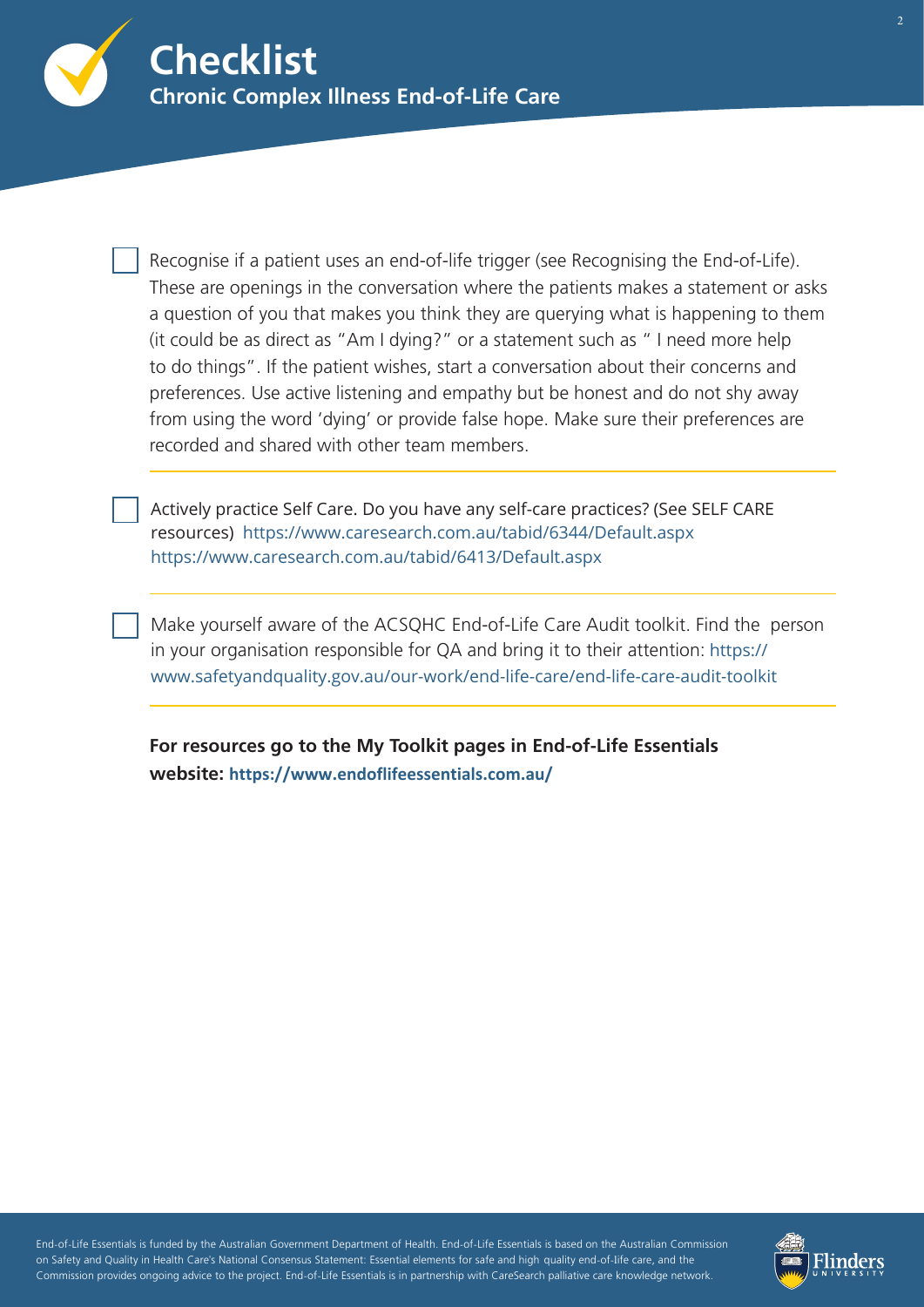

## My Toolkit



### **Chronic Complex Illness End-of-Life Care**

From Advance Care Planning Australia: Health C[are Professionals information](https://www.advancecareplanning.org.au/for-health-and-care-workers)  [How to start a conversation](http://advancecareplanning.org.au/for-family-friends-carers/how-do-i-start-the-conversation) 

CareSearch: [Non-malignant /end stage disease](https://www.caresearch.com.au/tabid/6365/Default.aspx)

The following Fast Facts from the Palliative Care Network of Wisconsin may be helpful:

- Fast Facts #141 [Prognosis in End-Stage COPD](https://www.mypcnow.org/fast-fact/prognosis-in-end-stage-copd/)
- Fast Fact #143 [Prognostication in Heart Failure](https://www.mypcnow.org/fast-fact/prognostication-in-heart-failure/)
- Fast Fact #150 [Prognostication in Dementia](https://www.mypcnow.org/fast-fact/prognostication-in-dementia/)
- Fast Fact #163 [Decision making in Renal Failure](https://www.mypcnow.org/fast-fact/decision-making-in-chronic-kidney-disease-ckd/)
- Fast Fact #189 [Liver Failure Prognosis](https://www.mypcnow.org/fast-fact/prognosis-in-decompensated-chronic-liver-failure/)
- Fast Fact #213 [Prognosis in HIV / AIDS](https://www.mypcnow.org/fast-fact/prognosis-in-hiv-and-aids/)
- Fast fact #201 [Palliative Care for People With Huntington's Disease](https://www.mypcnow.org/fast-fact/palliative-care-for-patients-with-huntingtons-disease/)
- Fast Fact #332 [End-of-life Care for Patients With Schizophrenia](https://www.mypcnow.org/fast-fact/end-of-life-care-for-patients-with-schizophrenia/)
- Fast Fact #361 [Parkinson's Disease, Disease Trajectory](https://www.mypcnow.org/fast-fact/parkinsons-disease-part-1-disease-trajectory/)
- Fast Fact #362 [Parkinson's Disease, Palliation for Common Non-Motor Symptoms](https://www.mypcnow.org/fast-fact/parkinsons-disease-part-2-palliation-for-common-non-motor-symptoms/)
- Fast Fact #360 [The Surprise Question as a Prognostic Tool](https://www.mypcnow.org/fast-fact/the-surprise-question-as-a-prognostic-tool/)

End-of-Life Essentials: [Glossary of terms](https://www.endoflifeessentials.com.au/tabid/5311/Default.aspx)

End-of-Life Essentials Able versus Novice: [Which one are You?](https://www.endoflifeessentials.com.au/Portals/14/Images/Education%20Module/ABLE-VS-NOVICE.jpg)

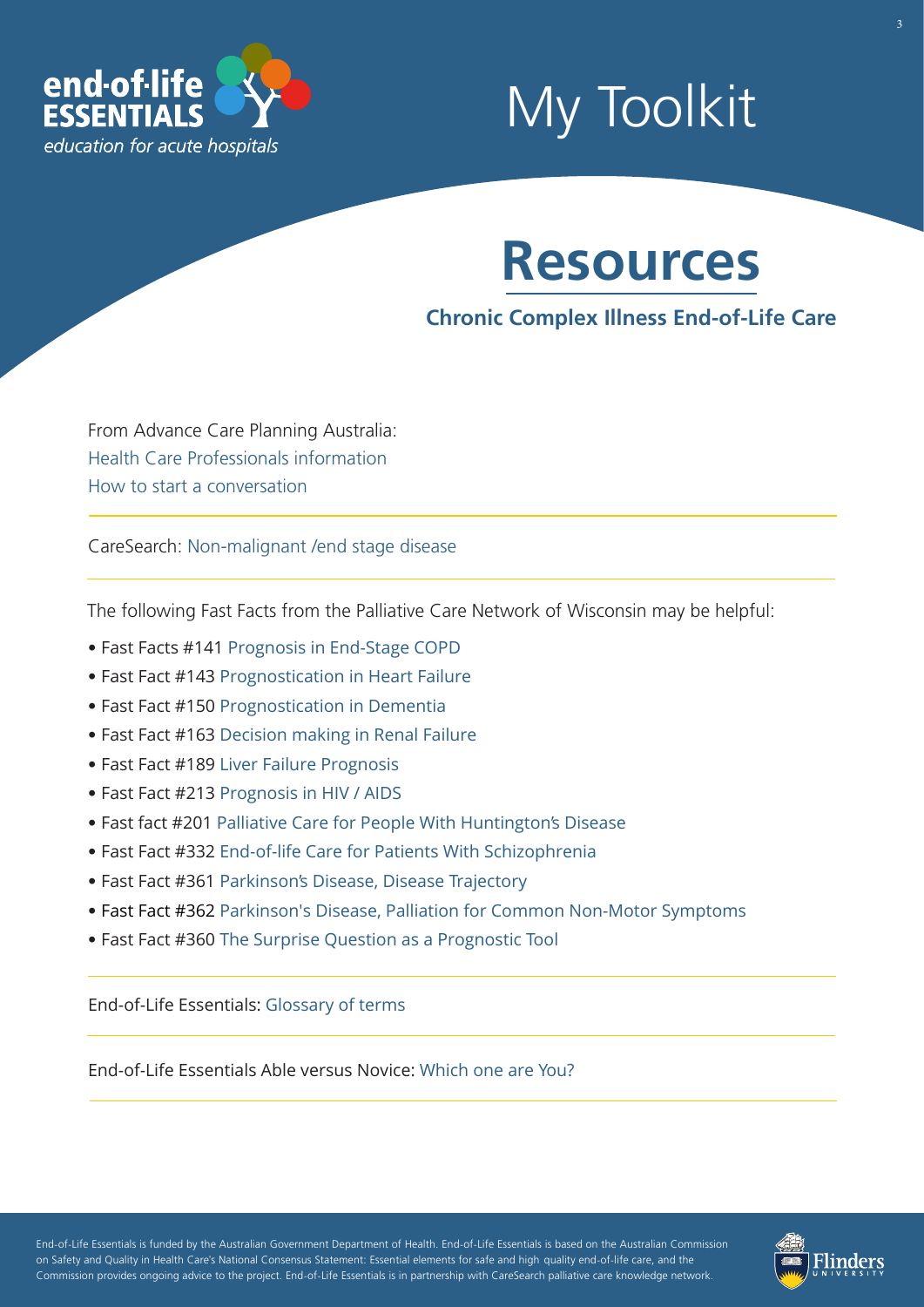#### **Videos, Blogs and Podcasts**

[CareSearch Blog: Listen, Acknowledge, Respond project Team: Addressing the mental](https://www.caresearch.com.au/TabId/6568/ArtMID/17907/ArticleID/2325/Listen-Acknowledge-Respond-Addressing-the-mental-health-needs-of-those-living-with-dying.aspx)  health needs of those living with dying

[CareSearch Blog: Tim Luckett: What is needed to improve care planning for people living](https://www.caresearch.com.au/TabId/6568/ArtMID/17907/ArticleID/2456/%E2%80%98What-is-needed-to-improve-care-planning-for-people-living-with-dementia%E2%80%99.aspx) with dementia?

Palliative Matters blog: [Palliative care is for people with chronic disease not just cancer](https://palliativecare.org.au/palliative-care-is-for-people-with-chronic-disease-not-just-cancer) 

Advance Care Planning Australia: https://www.advancecareplanning.org.au/understandadvance-care-planning [\(Several videos from patients, nurses and doctors perspectives.](https://www.advancecareplanning.org.au/understand-advance-care-planning)  Videos are between 1mins 17 seconds, and 4 mins 34 seconds in length).

#### **Further Reading**

Rawlings D, Winsall M, Yin H, Devery K, Morgan DD. Evaluation of an End-of-Life Essentials Online Education Module on Chronic Complex Illness End-of-Life Care. Healthcare. 2020 Aug;8(3):297. doi: [10.3390/hea](https://pubmed.ncbi.nlm.nih.gov/32854394/)[lthcare8030297](https://www.ncbi.nlm.nih.gov/pubmed/30063679)

Hamel AV, Gaugler JE, Porta CM, Hadidi NN. Complex Decision-Making in Heart Failure: A Systematic Review and Thematic Analysis. J Cardiovasc Nurs. 2018 May/Jun;33(3):225-231. [doi: 10.1097/JCN.0000000000000453](https://www.ncbi.nlm.nih.gov/pubmed/29232275)

Jabbarian LJ, Zwakman M, van der Heide A, Kars MC, Janssen DJA, van Delden JJ, Rietjens JAC, Korfage IJ. Advance care planning for patients with chronic respiratory diseases: a systematic review of preferences and practices. Thorax. 2018 Mar;73(3):222-230. [doi: 10.1136/thoraxjnl-2016-209806. E](https://www.ncbi.nlm.nih.gov/pubmed/29109233)pub 2017 Nov 6.

Noonan MC, Wingham J, Taylor RS. 'Who Cares?' The experiences of caregivers of adults living with heart failure, chronic obstructive pulmonary disease and coronary artery [disease: a mixed methods systematic review. BMJ Open. 2018 Jul;8\(7\):e020927. doi:](https://www.ncbi.nlm.nih.gov/pubmed/29997137)  10.1136/bmjopen-2017-020927

O'Halloran P, Noble H, Norwood K, Maxwell P, Shields J, Fogarty D, Murtagh F, Morton R, Brazil K. Advance care planning with patients who have end-stage kidney disease: a systematic realist review. | Pain Symptom Manage. 2018 |ul;56(5):795-807. doi: 10.1016/ [j.jpainsymman.2018.07.008.](https://www.ncbi.nlm.nih.gov/pubmed/30025939)

- - - - End-of-Life Essentials is funded by the Australian Government Department of Health. End-of-Life Essentials is based on the Australian Commission ' - - - on Safety and Quality in Health Care's National Consensus Statement: Essential elements for safe and high quality end-of -ife care, and the - - Commission provides ongoing advice to the project. End-of-Life Essentials is in partnership with CareSearch palliative care knowledge network.